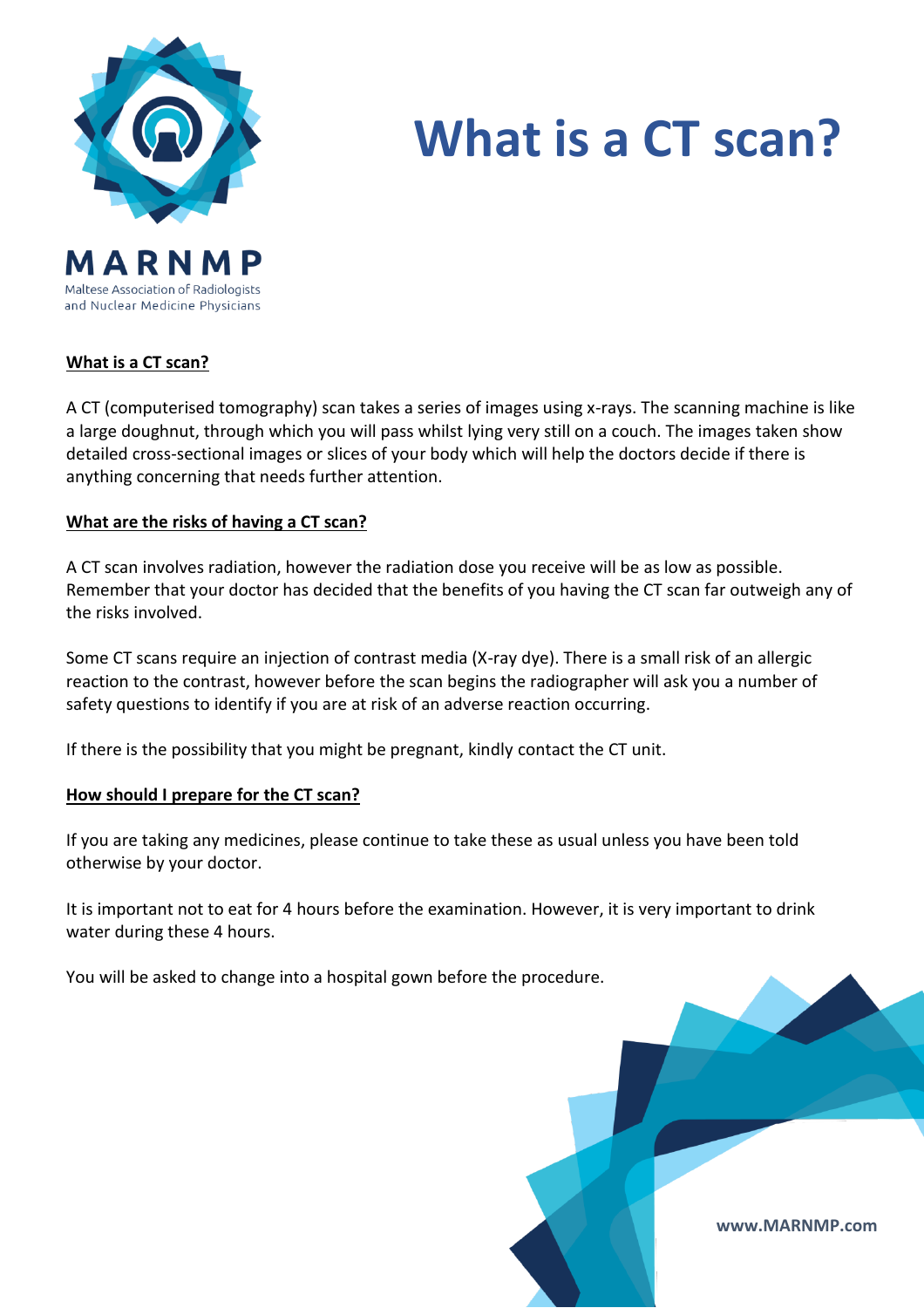

Maltese Association of Radiologists and Nuclear Medicine Physicians

# **What happens during the CT scan?**

If you need an injection of contrast media, a small cannula will be inserted into a vein in your arm or the back of your hand through which the contrast will be given. The contrast may cause a warm sensation or an altered sense of taste in your mouth for a few seconds.

The radiographers who perform the scan will not be in the scanning room during your scan but you can communicate with them through an intercom and they will be watching you through a glass window.

You will be asked to lie very still on your back or your front on the scanning table as it moves through the scanner. You may be asked to hold your breath a few seconds at a time whilst the scanner takes the pictures.

The actual examination can last up to 20 minutes depending upon the part of your body being scanned. When the examination is completed you will be asked to leave the scanning room.

# **What happens after the CT scan?**

In the majority of cases, you can go home as soon as the scan is finished and resume your usual daily activities. You can eat and drink normally.

If you are given a contrast injection, you will be asked to wait in the waiting area for a short while. This is to ensure that you are feeling well and not showing any signs of an allergic reaction to the contrast media. The cannula used will then be removed and you may leave the hospital.